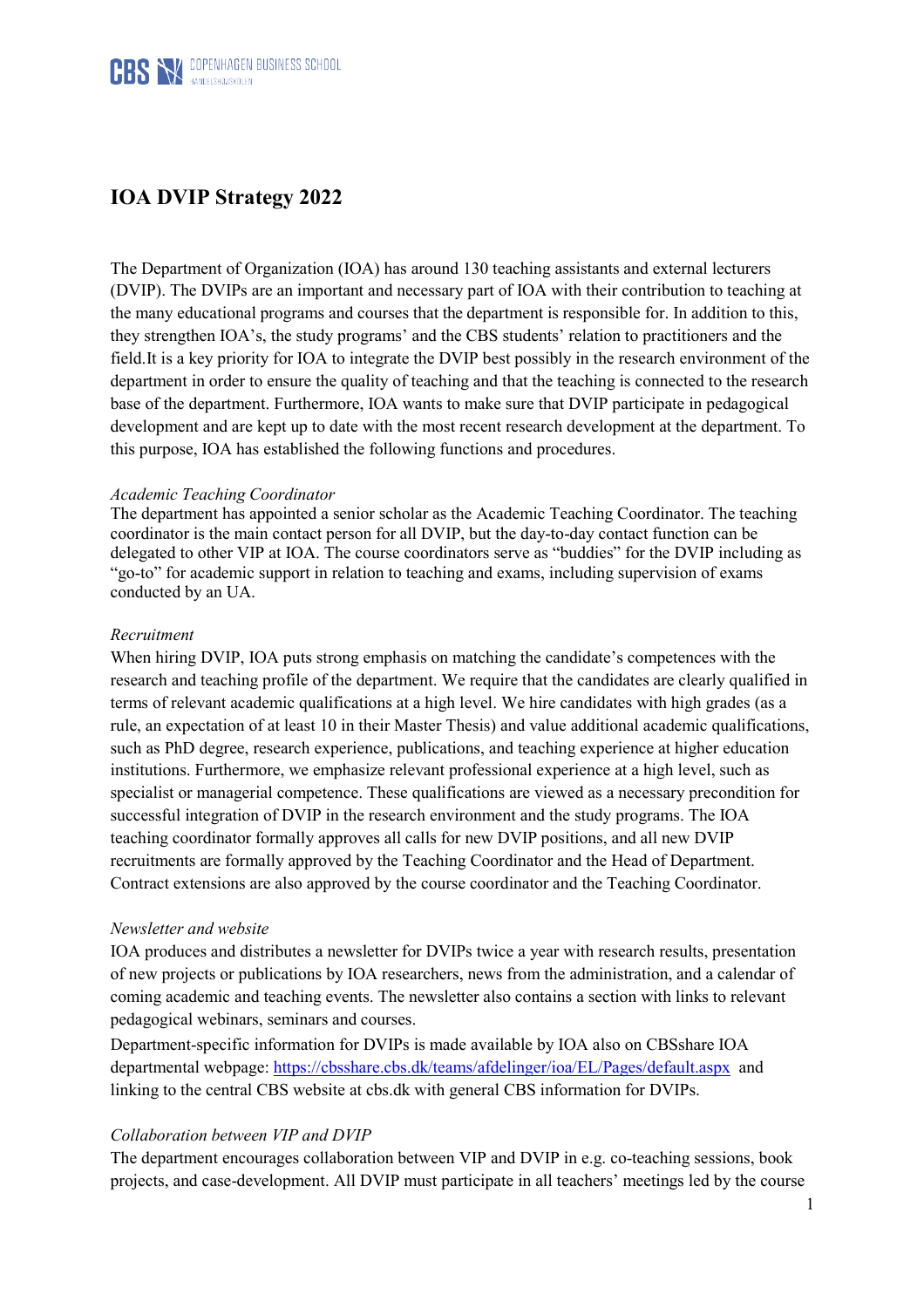

responsible VIP at the program where they are involved. IOA offers access to drop-in desk space for DVIPs in proximity to IOA faculty.

# *Coordination between department and study program*

The Head of Department and the Teaching Coordinator hold an annual meeting with the Program Directors and Line Coordinators at the department where the integration of DVIP at the study programs and lines are discussed. Furthermore, the Teaching Coordinator has ad hoc dialogues on a regular basis with the department's course coordinators about needs for new DVIP as well as about the performance and development of DVIP.

# *Quality assurance and pedagogical development*

It is mandatory for all newly recruited DVIP to attend the two-days course "Learning to teach", offered by CBS' Teaching and Learning unit. DVIP who supervise master thesis are required to attend a course on supervision. In addition to these mandatory courses, DVIPs are regularly encouraged to attend pedagogical courses and webinars.

The department runs two annual workshops targeted at DVIP. One of the workshops focuses upon new research, which is presented by the department's senior scholars and discussed with the participating DVIP. The other workshop addresses pedagogical issues and state-of-the art methods related to teaching. The latter workshop will be organized in collaboration with CBS' Teaching and Learning unit and selected course coordinators. This workshop aims specifically at the pedagogical development of DVIP. It is not mandatory for DVIP to participate but they are strongly encouraged to do so and we register participation. DVIP will also be invited to PhD defenses, Inaugural Lectures and other public events where IOA scholars present their research.

Every semester the Head of Department and the Teaching Coordinator discuss the formal course evaluations of all DVIP. The teaching coordinator has dialogues with the course coordinators about the evaluations and we have follow-up conversations and offer supervision to DVIP with unsatisfying evaluation results.

Every third year, IOA collect updated CV from all DVIP as well as a short report on how they ensure to stay academically updated (participation in teachers' meetings, seminars, workshops, lectures, articles, media etc.). Based on this input, the Teaching Coordinator will assess whether it is necessary to call infor status meetings and follow-up.

The Teaching Coordinator ensures that competence development dialogues (Mini-MUS) with the department's permanent external lectures are conducted every third year. These dialogues may be conducted as individual or group meetings.

# *DVIP and thesis supervision*

Based on their academic qualifications, external lecturers are allowed to supervisor master thesis if they are approved to do so by the Teaching Coordinator and the course responsible for master thesis at the study program in question. If approved the external lecturer may be listed on the IOA supervisor list that is made available to all master students at the IOA-led programs. If an external lecturer wishes to supervise a master thesis from a program led by another department, he or she must apply for approval in advance by sending a request to the Teaching Coordinator. As mentioned above, it is